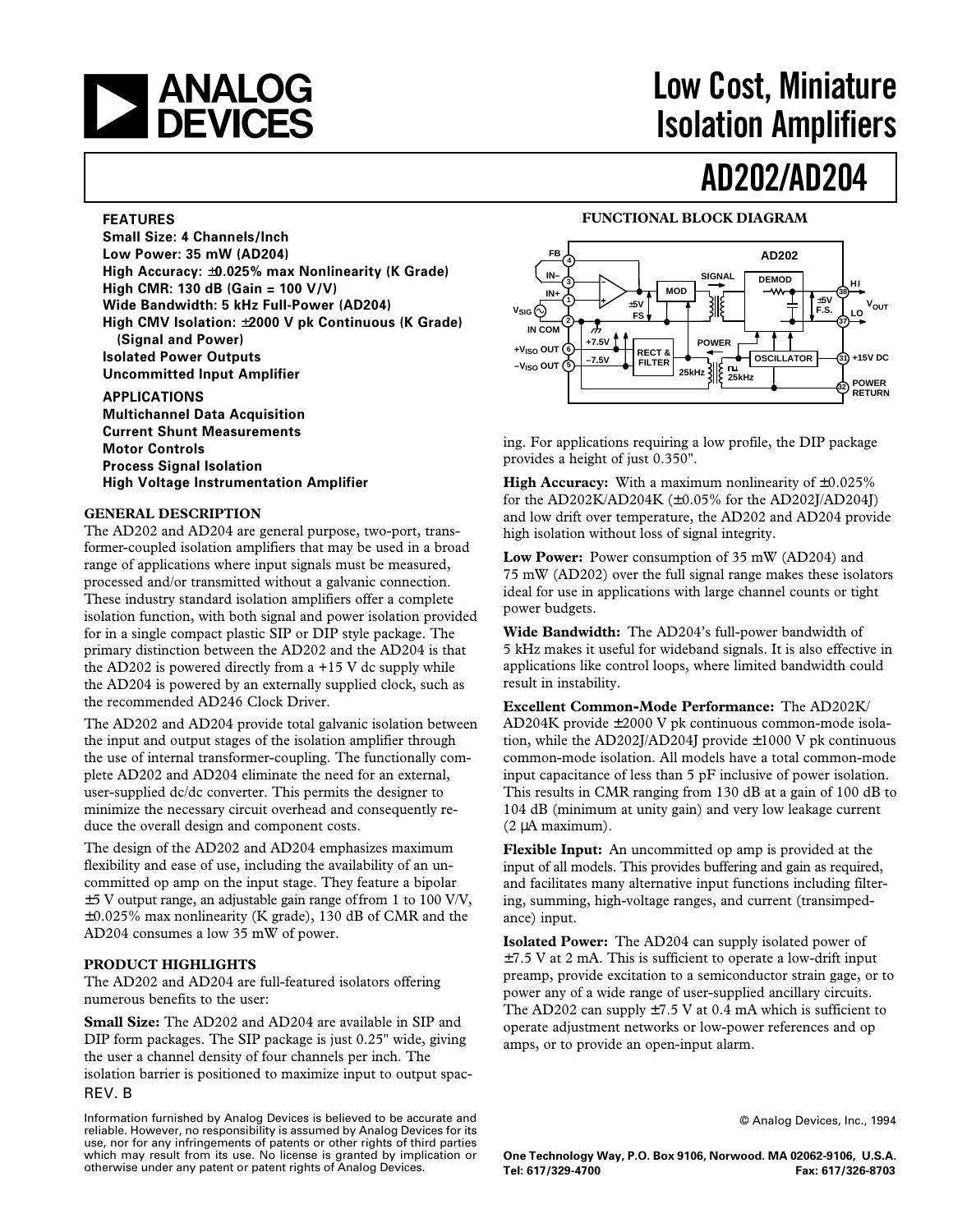# AD202/AD204-SPECIFICATIONS (typical @ + 25°C & V<sub>s</sub> = +15 V unless otherwise noted)

| Model                                                                                                                   | <b>AD204J</b>                                                                    | AD204K                            | <b>AD202J</b>             | AD202K                       |
|-------------------------------------------------------------------------------------------------------------------------|----------------------------------------------------------------------------------|-----------------------------------|---------------------------|------------------------------|
| <b>GAIN</b>                                                                                                             |                                                                                  |                                   |                           |                              |
| Range                                                                                                                   | 1 V/V-100 V/V                                                                    |                                   | $\star$                   | $\star$                      |
| Error                                                                                                                   | $\pm 0.5\%$ typ ( $\pm 4\%$ max)                                                 | $\star$                           | $\star$                   | $\star$                      |
| vs. Temperature                                                                                                         | $\pm 20$ ppm/ $\mathrm{^{\circ}C}$ typ ( $\pm 45$ ppm/ $\mathrm{^{\circ}C}$ max) |                                   | $\star$                   | $\star$                      |
| vs. Time                                                                                                                | $\pm 50$ ppm/1000 Hours                                                          |                                   | $\star$                   | $\star$                      |
| vs. Supply Voltage                                                                                                      | $\pm 0.01\%$ /V                                                                  | $\pm 0.01\%$ /V                   | $±0.01\%$ /V              | $±0.01\%/V$                  |
| Nonlinearity (G = $1 \text{ V/V}$ ) <sup>1</sup><br>Nonlinearity vs. Isolated Supply Load                               | $\pm 0.05\%$ max                                                                 | $\pm 0.025\%$ max<br>*            | $\pm 0.05\%$ max          | $\pm 0.025\%$ max<br>$\star$ |
|                                                                                                                         | $\pm 0.0015\%$ /mA                                                               |                                   |                           |                              |
| <b>INPUT VOLTAGE RATINGS</b>                                                                                            |                                                                                  | $\star$                           | $\star$                   | $\star$                      |
| Input Voltage Range<br>Max Isolation Voltage (Input to Output)                                                          | ±5V                                                                              |                                   |                           |                              |
| AC, 60 Hz, Continuous                                                                                                   | 750 V rms                                                                        | 1500 V rms                        | 750 V rms                 | 1500 V rms                   |
| Continuous (AC and DC)                                                                                                  | $\pm 1000$ V Peak                                                                | $\pm 2000$ V Peak                 | $\pm 1000$ V Peak         | $\pm 2000$ V Peak            |
| Isolation-Mode Rejection Ratio (IMRR) @ 60 Hz                                                                           |                                                                                  |                                   |                           |                              |
| $R_s \le 100 \Omega$ (HI & LO lnputs) G = 1 V/V                                                                         | 110dB                                                                            | 110dB                             | 105 dB                    | 105 dB                       |
| $G = 100$ V/V                                                                                                           | 130 dB                                                                           |                                   |                           | $\star$                      |
| $R_S \leq 1 k\Omega$ (Input HI, LO, or Both) G = 1 V/V                                                                  | 104 dB min                                                                       | $104$ dB min                      | $100$ dB min              | $100$ dB min                 |
| $G = 100$ V/V                                                                                                           | 110 dB min                                                                       |                                   |                           | $\star$                      |
| Leakage Current Input to Output @ $(240 \text{ V} \text{ rms}, 60 \text{ Hz}   2 \mu \text{A} \text{ rms} \text{ max})$ |                                                                                  | $\star$                           | $\star$                   | $\star$                      |
| <b>INPUT IMPEDANCE</b>                                                                                                  |                                                                                  |                                   |                           |                              |
| Differential $(G = 1 \text{ V/V})$                                                                                      | $10^{12}$ $\Omega$                                                               | $^\star$                          | $\star$                   | $\star$                      |
| Common Mode                                                                                                             | 2 G $\Omega$ 4.5 pF                                                              | $\star$                           | $\star$                   | $\star$                      |
| <b>INPUT BIAS CURRENT</b>                                                                                               |                                                                                  |                                   |                           |                              |
| Initial, $(a) + 25^{\circ}$ C                                                                                           | $\pm 30$ pA                                                                      | $^{\star}$                        | $\star$                   | $\star$                      |
| vs. Temperature ( $0^{\circ}$ C to +70 $^{\circ}$ C)                                                                    | $\pm 10$ nA                                                                      | $\star$                           | $\star$                   | $\star$                      |
| <b>INPUT DIFFERENCE CURRENT</b>                                                                                         |                                                                                  |                                   |                           |                              |
| Initial, $(a) + 25^{\circ}$ C                                                                                           | $\pm 5$ pA                                                                       | $^{\star}$                        | $\star$                   | $\star$                      |
| vs. Temperature ( $0^{\circ}$ C to +70 $^{\circ}$ C)                                                                    | $\pm 2$ nA                                                                       | $\star$                           | $\star$                   | $\star$                      |
| <b>INPUT NOISE</b>                                                                                                      |                                                                                  |                                   |                           |                              |
| Voltage, 0.1 Hz to 100 Hz                                                                                               | 4 μV p-p                                                                         | $^\star$                          | $\star$                   | $\star$                      |
| $f > 200$ Hz                                                                                                            | 50 nV/ $\sqrt{\text{Hz}}$                                                        | $\star$                           | $\star$                   | $\star$                      |
| FREQUENCY RESPONSE                                                                                                      |                                                                                  |                                   |                           |                              |
| Bandwidth ( $V_0 \le 10$ V p-p, G = 1 V-50 V/V)                                                                         | 5 kHz                                                                            | 5 kHz                             | 2 kHz                     | 2 kHz                        |
| Settling Time, to $\pm 10$ mV (10 V Step)                                                                               | 1 <sub>ms</sub>                                                                  | $\star$                           | $\star$                   | $\star$                      |
| OFFSET VOLTAGE (RTI)                                                                                                    |                                                                                  |                                   |                           |                              |
| Initial, $@ + 25$ °C Adjustable to Zero                                                                                 | $(\pm 15 \pm 15/G)$ mV max                                                       | $(\pm 5 \pm 5/G)mV$ max           | $(\pm 15 \pm 15/G)mV$ max | $(\pm 5 \pm 5/G)mV$ max      |
|                                                                                                                         |                                                                                  |                                   |                           |                              |
| vs. Temperature ( $0^{\circ}$ C to +70 $^{\circ}$ C)                                                                    | $\pm 10 \pm \frac{10}{G}$ $\mu$ V/°C                                             |                                   |                           |                              |
|                                                                                                                         |                                                                                  |                                   |                           |                              |
| <b>RATED OUTPUT</b>                                                                                                     |                                                                                  |                                   |                           |                              |
| Voltage (Out HI to Out LO)                                                                                              | $\pm 5~\mathrm{V}$                                                               | *                                 | $\star$                   | $\star$                      |
| Voltage at Out HI or Out LO (Ref. Pin 32)                                                                               | $\pm 6.5$ V                                                                      | $\star$                           | $\star$                   | $\star$                      |
| Output Resistance                                                                                                       | $3 k\Omega$                                                                      | $3 k\Omega$                       | 7 k $\Omega$              | 7 k $\Omega$                 |
| Output Ripple, 100 kHz Bandwidth                                                                                        | $10$ mV pk-pk                                                                    | $\star$                           | $\star$<br>$\star$        | $^\star$<br>$\star$          |
| 5 kHz Bandwidth                                                                                                         | $0.5$ mV rms                                                                     |                                   |                           |                              |
| ISOLATED POWER OUTPUT <sup>2</sup>                                                                                      |                                                                                  |                                   |                           |                              |
| Voltage, No Load                                                                                                        | $±7.5$ V                                                                         | $^{\star}$<br>$\star$             | $\star$                   | $\star$<br>$\star$           |
| Accuracy                                                                                                                | $\pm 10\%$                                                                       |                                   |                           |                              |
| Current<br>Regulation, No Load to Full Load                                                                             | 2 mA (Either Output) $3$<br>5%                                                   | 2 mA (Either Output) <sup>3</sup> | 400 µA Total              | 400 µA Total<br>$\star$      |
| Ripple                                                                                                                  | 100 mV pk-pk                                                                     | $\star$                           | $\star$                   | $\star$                      |
| OSCILLATOR DRIVE INPUT                                                                                                  |                                                                                  |                                   |                           |                              |
| <b>Input Voltage</b>                                                                                                    | 15 V pk-pk Nominal                                                               | 15 V pk-pk Nominal                | N/A                       | N/A                          |
| <b>Input Frequency</b>                                                                                                  | 25 kHz Nominal                                                                   | 25 kHz Nominal                    | N/A                       | N/A                          |
|                                                                                                                         |                                                                                  |                                   |                           |                              |
| POWER SUPPLY (AD202 Only)<br>Voltage, Rated Performance                                                                 | N/A                                                                              | N/A                               | $+15$ V $\pm$ 5%          | $+15$ V $\pm$ 5%             |
| Voltage, Operating                                                                                                      | N/A                                                                              | N/A                               | $+15$ V $\pm$ 10%         | $+15$ V $\pm$ 10%            |
| Current, No Load ( $V_s$ = +15 V)                                                                                       | N/A                                                                              | N/A                               | 5 mA                      | $5 \text{ mA}$               |
| TEMPERATURE RANGE                                                                                                       |                                                                                  |                                   |                           |                              |
| Rated Performance                                                                                                       | $0^{\circ}$ C to +70 $^{\circ}$ C                                                | *                                 | $\star$                   | $\star$                      |
| Operating                                                                                                               | $-40^{\circ}$ C to +85 $^{\circ}$ C                                              | $^{\star}$                        | $\star$                   | $\star$                      |
| Storage                                                                                                                 | $-40^{\circ}$ C to +85 $^{\circ}$ C                                              | ¥                                 | $\star$                   | $\star$                      |
| PACKAGE DIMENSIONS <sup>4</sup>                                                                                         |                                                                                  |                                   |                           |                              |
| SIP Package (Y)                                                                                                         | $2.08" \times 0.250" \times 0.625"$                                              | $^{\star}$                        | $\star$                   | $\star$                      |
| $DIP$ Package $(N)$                                                                                                     | $2.10" \times 0.700" \times 0.350"$                                              | $\star$                           | $\star$                   | $\star$                      |
|                                                                                                                         |                                                                                  |                                   |                           |                              |

NOTES

Specifications same as AD204J.<br>"Nonlinearity is specified as a % deviation from a best straight line.<br><sup>21</sup>.0 µF min decoupling required (see text).<br><sup>3</sup>3 mA with one supply loaded.<br>"Width is 0.25" typ, o.26" max.<br>Specificat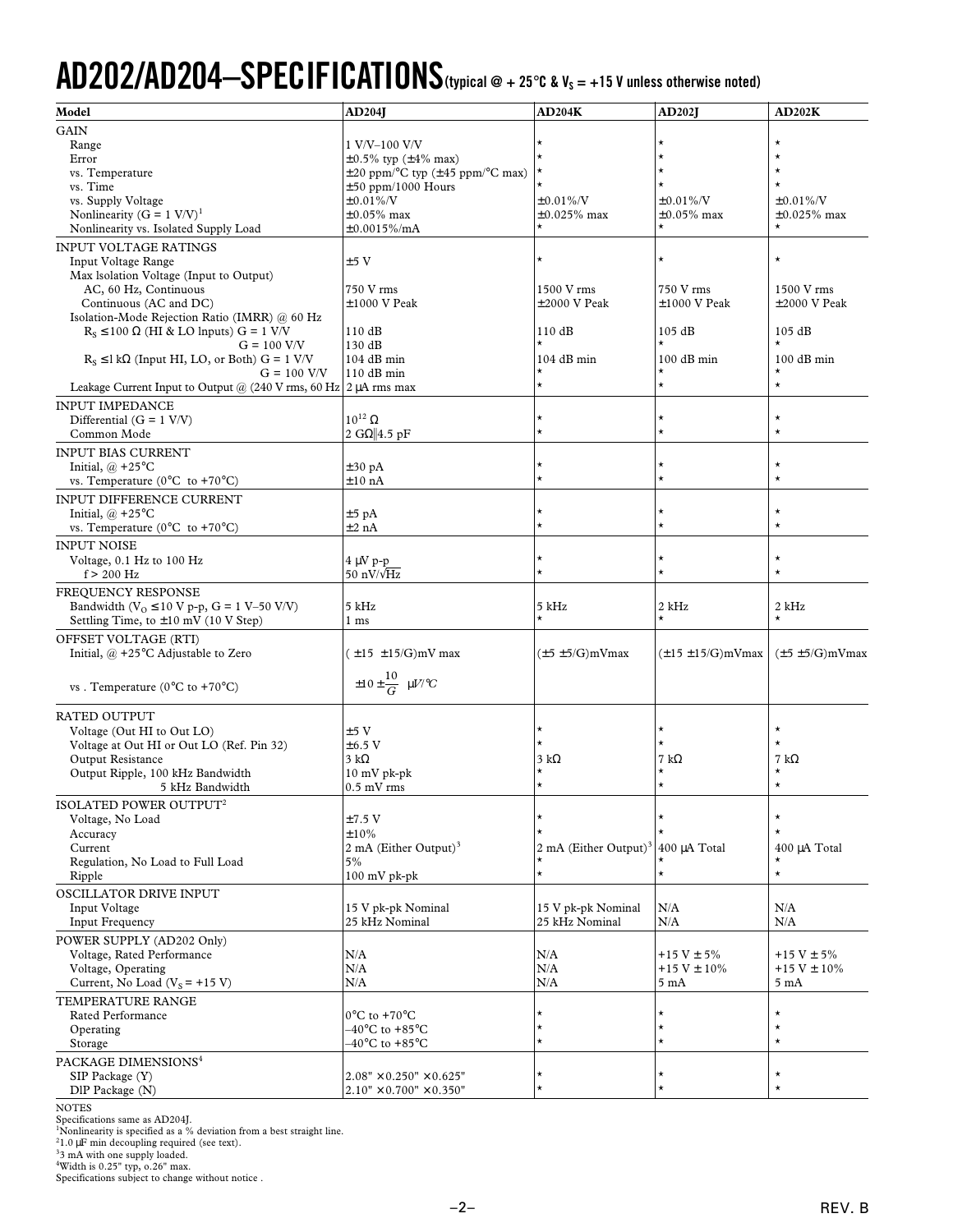### **PIN DESIGNATIONS**

### **AD202/AD204 SIP Package**

| Pin | <b>Function</b>               |
|-----|-------------------------------|
| 1   | +INPUT                        |
| 2   | INPUT/V <sub>ISO</sub> COMMON |
| 3   | $-$ INPUT                     |
| 4   | <b>INPUT FEEDBACK</b>         |
| 5   | $-VISO$ OUTPUT                |
| 6   | $+VISO$ OUTPUT                |
| 31  | +15 V POWER IN (AD202 ONLY)   |
| 32  | CLOCK/POWER COMMON            |
| 33  | CLOCK INPUT (AD204 ONLY)      |
| 37  | OUTPUT LO                     |
| 38  | OUTPUT HI                     |

### **AD202/AD204 DIP Package**

| Pin            | <b>Function</b>                     |
|----------------|-------------------------------------|
| 1              | +INPUT                              |
| $\mathfrak{D}$ | <b>INPUT/V<sub>ISO</sub> COMMON</b> |
| 3              | $-$ INPUT                           |
| 18             | OUTPUT LO                           |
| 19             | OUTPUT HI                           |
| 20             | +15 V POWER IN (AD202 ONLY)         |
| 21             | CLOCK INPUT (AD204 ONLY)            |
| 22             | CLOCK/POWER COMMON                  |
| 36             | $+VISO$ OUTPUT                      |
| 37             | $-VISO$ OUTPUT                      |
| 38             | <b>INPUT FEEDBACK</b>               |

# **AD246–SPECIFICATIONS**

(typical  $\mathcal{Q}$  +25 $\degree$ C & V<sub>S</sub> = +15 V unless otherwise noted)

| Model                         | $AD246$ JY       | $AD246$ JN |
|-------------------------------|------------------|------------|
| OUTPUT <sup>1</sup>           |                  |            |
| Frequency                     | 25 kHz Nominal   | $\star$    |
| Voltage                       | 15 V p-p Nominal | $\star$    |
| Fan-Out                       | $32 \text{ max}$ | $\star$    |
| POWER SUPPLY                  |                  |            |
| <b>REQUIREMENTS</b>           |                  |            |
| Input Voltage                 | $+15$ V $\pm$ 5% | $\star$    |
| Supply Current                |                  |            |
| Unloaded                      | $35 \text{ mA}$  | $\star$    |
| Each AD204 Adds               | $2.2 \text{ mA}$ | $\star$    |
| Each 1 mA Load on AD204       |                  |            |
| $+V_{ISO}$ or $-V_{ISO}$ Adds | $0.7 \text{ mA}$ | $\star$    |

**NOTES** 

\*Specifications the same as the AD246JY.

<sup>1</sup>The high current drive output will not support a short to ground.

Specifications subject to change without notice.

**AD246 Pin Designations**

| Pin(Y) | Pin(N) | <b>Function</b>     |
|--------|--------|---------------------|
|        | 12     | +15 V POWER IN      |
| 2      |        | <b>CLOCK OUTPUT</b> |
| 12     | 14     | COMMON              |
| 13     | 24     | COMMON              |

### **ORDERING GUIDE**

| Model                | Package    | Max Common-         | Max          |
|----------------------|------------|---------------------|--------------|
|                      | Option     | Mode Voltage (Peak) | Linearity    |
| AD202 <sub>IV</sub>  | <b>SIP</b> | 1000 V              | $\pm 0.05\%$ |
| AD202KY              | <b>SIP</b> | 2000 V              | ±0.025%      |
| AD202IN              | <b>DIP</b> | 1000 V              | $±0.05\%$    |
| AD202KN              | <b>DIP</b> | 2000 V              | ±0.025%      |
| AD204 <sub>IV</sub>  | <b>SIP</b> | 1000 V              | $±0.05\%$    |
| AD204KY              | <b>SIP</b> | 2000 V              | ±0.025%      |
| $AD204$ $\mathbb{N}$ | <b>DIP</b> | 1000 V              | $±0.05\%$    |
| AD204KN              | DIP        | 2000 V              | ±0.025%      |

### **CAUTION**

ESD (electrostatic discharge) sensitive device. Electrostatic charges as high as 4000 V readily accumulate on the human body and test equipment and can discharge without detection. Although the AD202/AD204 features proprietary ESD protection circuitry, permanent damage may occur on devices subjected to high energy electrostatic discharges. Therefore, proper ESD precautions are recommended to avoid performance degradation or loss of functionality.

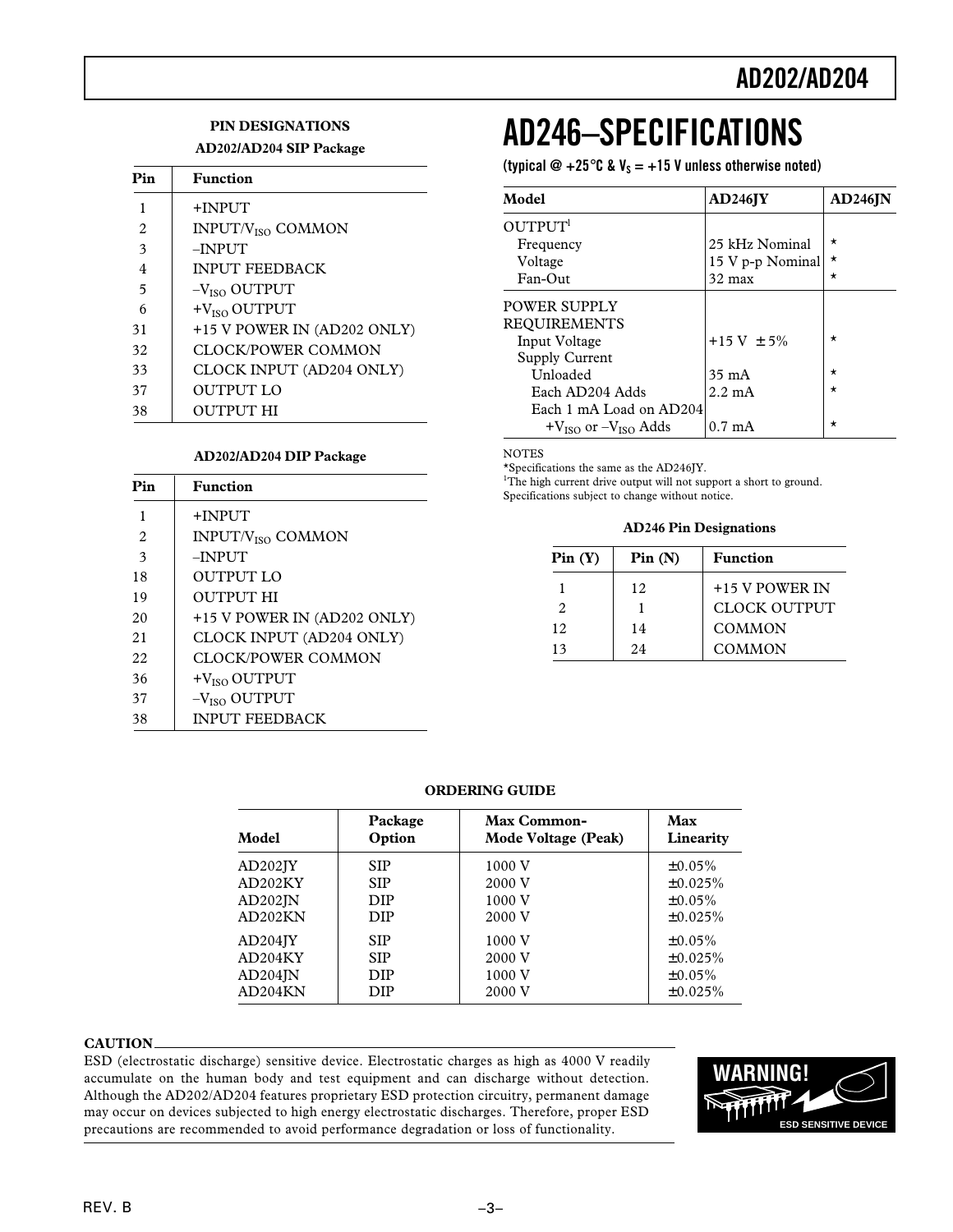### **DIFFERENCES BETWEEN THE AD202 AND AD204**

The primary distinction between the AD202 and AD204 is in the method by which they are powered: the AD202 operates directly from +15 V dc while the AD204 is powered by a nonisolated externally-supplied clock (AD246) which can drive up to 32 AD204s. The main advantages of using the externallyclocked AD204 over the AD202 are reduced cost in multichannel applications, lower power consumption, and higher bandwidth. In addition, the AD204 can supply substantially more isolated power than the AD202.

Of course, in a great many situations, especially where only one or a few isolators are used, the convenience of stand-alone operation provided by the AD202 will be more significant than any of the AD204's advantages. There may also be cases where it is desirable to accommodate either device interchangeably, so the pinouts of the two products have been designed to make that easy to do.



Figure 1a. AD202 Functional Block Diagram





### **INSIDE THE AD202 AND AD204**

The AD202 and AD204 use an amplitude modulation technique to permit transformer coupling of signals down to dc (Figure 1a and 1b). Both models also contain an uncommitted input op amp and a power transformer which provides isolated power to the op amp, the modulator, and any external load. The power transformer primary is driven by a 25 kHz, 15 V p-p square wave which is generated internally in the case of the AD202, or supplied externally for the AD204.

Within the signal swing limits of approximately  $\pm$  5 V, the output voltage of the isolator is equal to the output voltage of the op amp; that is, the isolation barrier has unity gain. The output signal is not internally buffered, so the user is free to interchange the output leads to get signal inversion. Additionally, in multichannel applications, the unbuffered outputs can be multiplexed with one buffer following the mux. This technique minimizes with one buiter following the mux. I has technique minimizes (Circuit figures shown on this page are for SIP style pack-<br>offset errors while reducing power consumption and cost. The ages Befor to page 2 for proper DIB posi

output resistance of the isolator is typically 3 kΩ for the AD204 (7 k $\Omega$  for AD202) and varies with signal level and temperature, so it should not be loaded (see Figure 2 for the effects of load upon nonlinearity and gain drift). In many cases a high-impedance load will be present or a following circuit such as an output filter can serve as a buffer, so that a separate buffer function will not often be needed.



Figure 2. Effects of Output Loading

### **USING THE AD202 AND AD204**

**Powering the AD202.** The AD202 requires only a single +15 V power supply connected as shown in Figure 3a. A bypass capacitor is provided in the module.



Figure 3a.

**Powering the AD204.** The AD204 gets its power from an externally supplied clock signal (a 15 V p-p square wave with a nominal frequency of 25 kHz) as shown in Figure 3b.



Figure 3b.

**AD246 Clock Driver.** The AD246 is a compact, inexpensive clock driver that can be used to obtain the required clock from a single 15 V supply. Alternatively, the circuit shown in Figure 4 (essentially an AD246) can be used. In either case, one clock circuit can operate at least 32 AD204s at the rated minimum supply voltage of 14.25 V and one additional isolator can be operated for each 40 mV increase in supply voltage up to 15 V. A supply bypass capacitor is included in the AD246, but if many

ages. Refer to page 3 for proper DIP package pinout.)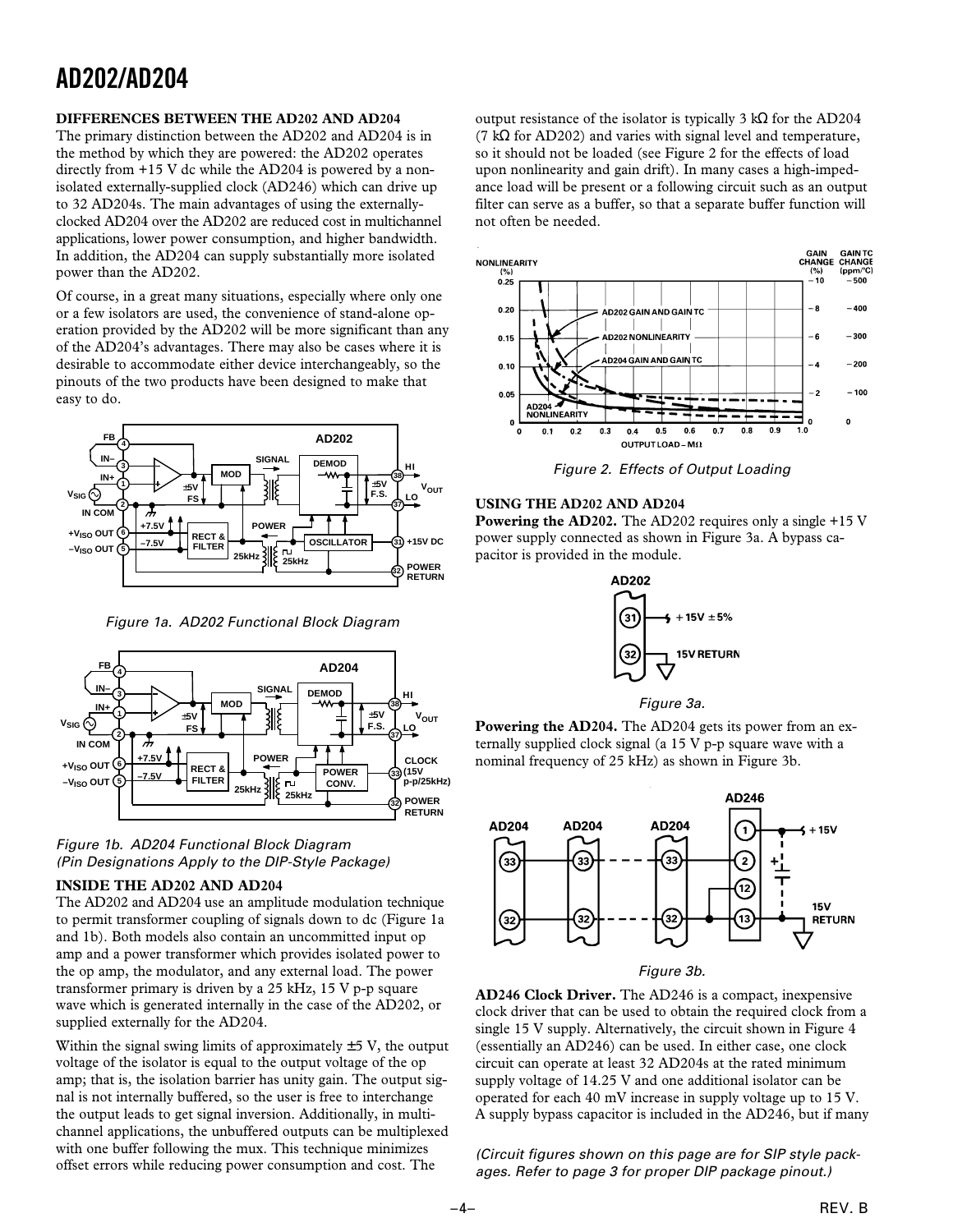AD204s are operated from a single AD246, an external bypass capacitor should be used with a value of at least 1 µF for every five isolators used. Place the capacitor as close as possible to the clock driver.



Figure 4. Clock Driver

**Input Configurations.** The AD202 and AD204 have been designed to be very easy to use in a wide range of applications. The basic connection for standard unity gain applications, useful for signals up to  $\pm$  5 V, is shown in Figure 5; some of the possible variations are described below. When smaller signals must be



Figure 5. Basic Unity-Gain Application

handled, Figure 6 shows how to get gain while preserving a very high input resistance. The value of feedback resistor  $R<sub>F</sub>$  should be kept above 20 kΩ for best results. Whenever a gain of more than five is taken, a 100 pF capacitor from FB to IN COM is required. At lower gains this capacitor is unnecessary, but it will not adversely affect performance if used.



Figure 6. Input Connections for Gain > 1

The "noninverting" circuit of Figures 5 and 6 can also be used to advantage when a signal inversion is needed: just interchange either the input leads or the output leads to get inversion. This approach retains the high input resistance of the "noninverting" circuit, and at unity gain no gain-setting resistors are needed.

When the isolator is not powered, a negative input voltage of more than about 2 V will cause an input current to flow. If the signal source can supply more than a few mA under such conditions, the 2 k $\Omega$  resistor shown in series with IN+ should be used to limit current to a safe value. This is particularly important with the AD202, which may not start if a large input current is present.

Figure 7 shows how to accommodate current inputs or sum currents or voltages. This circuit can also be used when the input signal is larger than the  $\pm$  5 V input range of the isolator; for example, a  $\pm$  50 V input span can be accommodated with R<sub>F</sub> = 20 k and  $R_s = 200$  k. Once again, a capacitor from FB to IN COM is required for gains above five.



### Figure 7. Connections for Summing or Current Inputs

**Adjustments.** When gain and zero adjustments are needed, the circuit details will depend on whether adjustments are to be made at the isolator input or output, and (for input adjustments) on the input circuit used. Adjustments are usually best done on the input side, because it is better to null the zero ahead of the gain, and because gain adjustment is most easily done as part of the gain-setting network. Input adjustments are also to be preferred when the pots will be near the input end of the isolator (to minimize common-mode strays). Adjustments on the output side might be used if pots on the input side would represent a hazard due to the presence of large common-mode voltages during adjustment.

Figure 8a shows the input-side adjustment connections for use with the "noninverting" connection of the input amplifier. The zero adjustment circuit injects a small adjustment voltage in series with the low side of the signal source. (This will not work if the source has another current path to input common or if current flows in the signal source LO lead). Since the adjustment voltage is injected ahead of the gain, the values shown will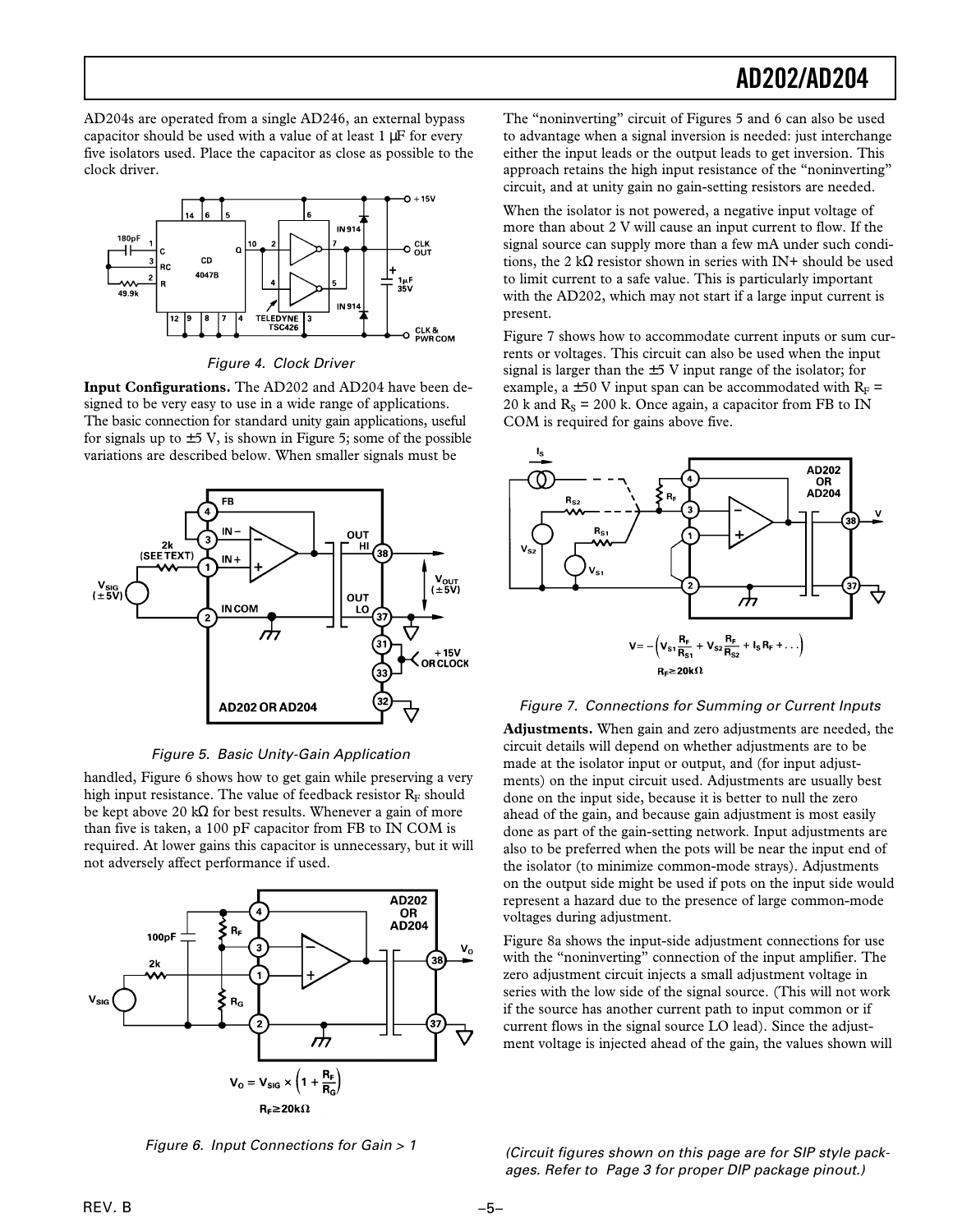work for any gain. Keep the resistance in series with input LO below a few hundred ohms to avoid CMR degradation.



Figure 8a. Adjustments for Noninverting Connection of Op Amp

Also shown in Figure 8a is the preferred means of adjusting the gain-setting network. The circuit shown gives a nominal  $R_F$  of 50 kΩ, and will work properly for gains of ten or greater. The adjustment becomes less effective at lower gains (its effect is halved at  $G = 2$ ) so that the pot will have to be a larger fraction of the total  $R_F$  at low gain. At  $G = 1$  (follower) the gain cannot be adjusted downward without compromising input resistance; it is better to adjust gain at the signal source or after the output.

Figure 8b shows adjustments for use with inverting input circuits. The zero adjustment nulls the voltage at the summing node. This method is preferable to current injection because it is less affected by subsequent gain adjustment. Gain adjustment is again done in the feedback; but in this case it will work all the way down to unity gain (and below) without alteration.



#### Figure 8b. Adjustments for Summing or Current Input

Figure 9 shows how zero adjustment is done at the output by taking advantage of the semi-floating output port. The range of this adjustment will have to be increased at higher gains; if that is done, be sure to use a suitably stable supply voltage for the pot circuit.

There is no easy way to adjust gain at the output side of the isolator itself. If gain adjustment must be done on the output side, it will have to be in a following circuit such as an output buffer or filter.



### Figure 9. Output-Side Zero Adjustment

**Common-Mode Performance.** Figures 10a and 10b show how the common-mode rejection of the AD202 and AD204 varies with frequency, gain, and source resistance. For these isolators, the significant resistance will normally be that the path from the source of the common-mode signal to IN COM. The AD202 and AD204 also perform well in applications requiring rejection of fast common-mode steps, as described in the Applications section.



Figure 10a. AD204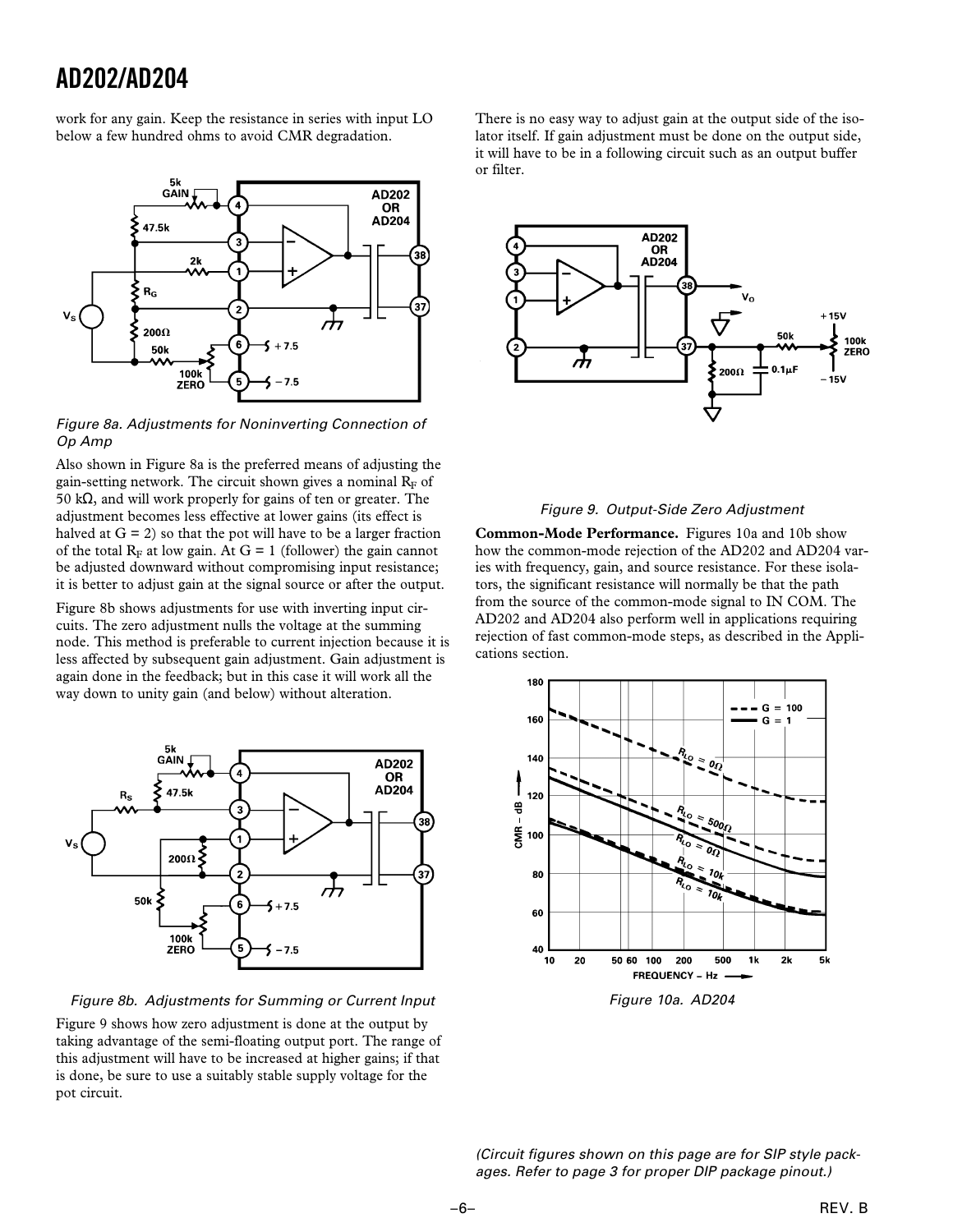

#### Figure 10b. AD202

**Dynamics and Noise.** Frequency response plots for the AD202 and AD204 are given in Figure 11. Since neither isolator is slew-rate limited, the plots apply for both large and small signals. Capacitive loads of up to 470 pF will not materially affect frequency response. When large signals beyond a few hundred Hz will be present, it is advisable to bypass  $-V_{ISO}$  and  $+V<sub>ISO</sub>$  to IN COM with 1  $\mu$ F tantalum capacitors even if the isolated supplies are not loaded.

At 50 Hz/60 Hz, phase shift through the AD202/AD204 is typically 0.8° (lagging). Typical unit—unit variation is  $\pm 0.2$ ° (lagging).



Figure 11. Frequency Response at Several Gains

The step response of the AD204 for very fast input signals can be improved by the use of an input filter, as shown in Figure 12. The filter limits the bandwidth of the input (to about 5.3 kHz) so that the isolator does not see fast, out-of-band input terms that can cause small amounts  $(\pm 0.3\%)$  of internal ringing. The AD204 will then settle to ±0.1% in about 300 microseconds for a 10 V step.



Figure 12. Input Filter for Improved Step Response

Except at the highest useful gains, the noise seen at the output of the AD202 and AD204 will be almost entirely comprised of carrier ripple at multiples of 25 kHz. The ripple is typically 2 mV p-p near zero output and increases to about 7 mV p-p for outputs of  $\pm$ 5 V (1 MHz measurement bandwidth). Adding a capacitor across the output will reduce ripple at the expense of bandwidth: for example, 0.05 µF at the output of the AD204 will result in 1.5 mV ripple at  $\pm$ 5 V, but signal bandwidth will be down to 1 kHz.

When the full isolator bandwidth is needed, the simple two-pole active filter shown in Figure 13 can be used. It will reduce ripple to 0.1 mV p-p with no loss of signal bandwidth, and also serves as an output buffer.

An output buffer or filter may sometimes show output spikes that do not appear at its input. This is usually due to clock noise appearing at the op amp's supply pins (since most op amps have little or no supply rejection at high frequencies). Another common source of carrier-related noise is the sharing of a ground track by both the output circuit and the power input. Figure 13 shows how to avoid these problems: the clock/supply port of the isolator does not share ground or 15 V tracks with any signal circuits, and the op amp's supply pins are bypassed to signal common (note that the grounded filter capacitor goes here as well). Ideally, the output signal LO lead and the supply common meet where the isolator output is actually measured, e.g., at an A/D converter input. If that point is more than a few feet from the isolator, it may be useful to bypass output LO to supply common at the isolator with a 0.1 µF capacitor.

In applications where more than a few AD204s are driven by a single clock driver, substantial current spikes will flow in the power return line and in whichever signal out lead returns to a low impedance point (usually output LO). Both of these tracks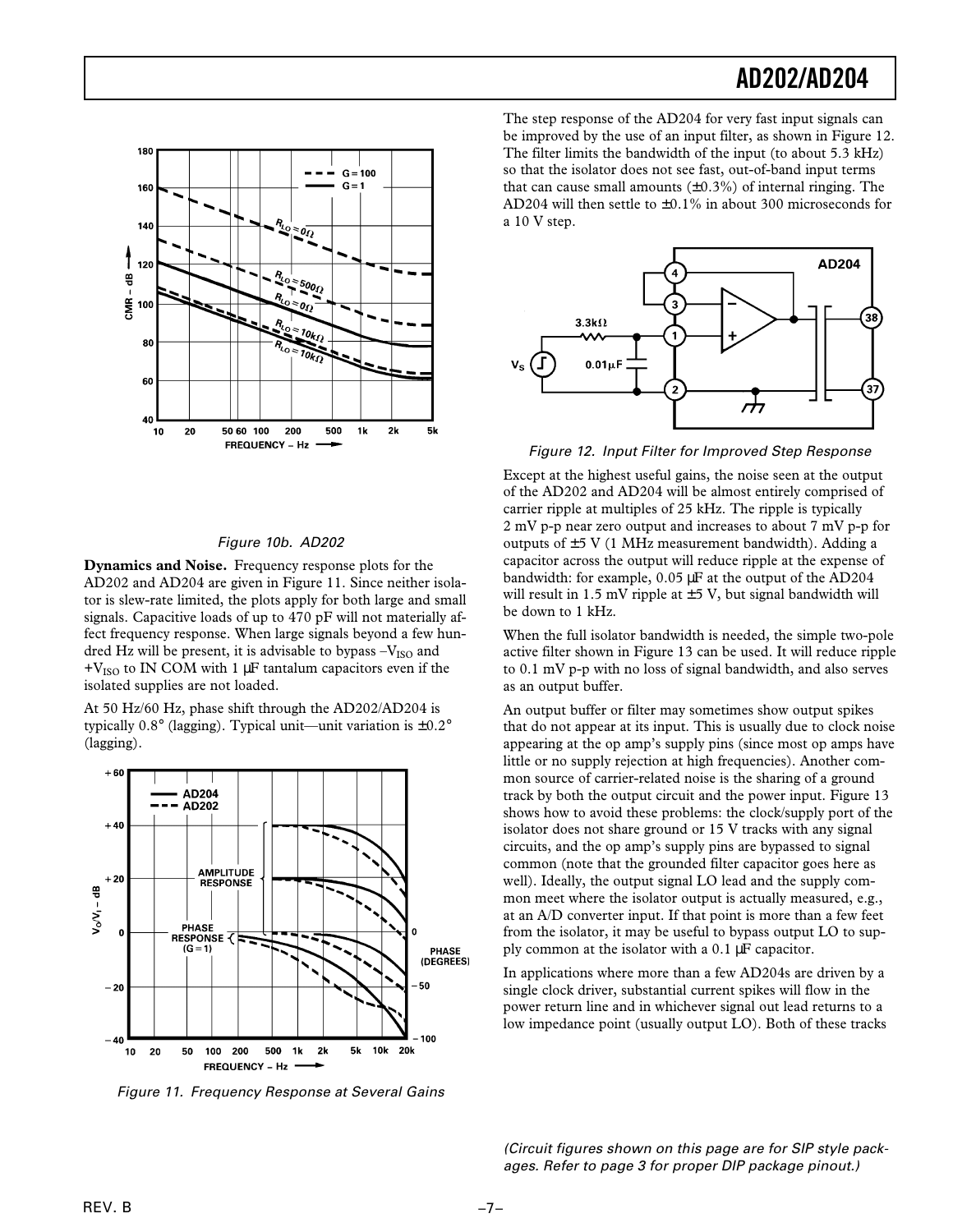should be made large to minimize inductance and resistance; ideally, output LO should be directly connected to a ground plane which serves as measurement common.

Current spikes can be greatly reduced by connecting a small inductance (68  $\mu$ H–100  $\mu$ H) in series with the clock pin of each AD204. Molded chokes such as the Dale IM-2 series, with dc resistance of about 5  $Ω$ , are suitable.



Figure 13. Output Filter Circuit Showing Proper Grounding

**Using Isolated Power.** Both the AD202 and the AD204 provide  $\pm$ 7.5 V power outputs referenced to input common. These may be used to power various accessory circuits which must operate at the input common-mode level; the input zero adjustment pots described above are an example, and several other possible uses are shown in the section titled Application Examples.

The isolated power output of the AD202 (400 µA total from either or both outputs) is much more limited in current capacity than that of the AD204, but it is sufficient for operating micropower op amps, low power references (such as the AD589), adjustment circuits, and the like.

The AD204 gets its power from an external clock driver, and can handle loads on its isolated supply outputs of 2 mA for each supply terminal ( $+7.5$  V and  $-7.5$  V) or 3 mA for a single loaded output. Whenever the external load on either supply is more than about 200 µA, a 1 µF tantalum capacitor should be used to bypass each loaded supply pin to input common.

Up to 32 AD204s can be driven from a single AD246 (or equivalent) clock driver when the isolated power outputs of the AD204s are loaded with less than 200 µA each, at a worst-case supply voltage of 14.25 V at the clock driver. The number of AD204s that can be driven by one clock driver is reduced by one AD204 per 3.5 mA of isolated power load current at 7.5 V, distributed in any way over the AD204s being supplied by that clock driver. Thus a load of 1.75 mA from  $+V_{ISO}$  to  $-V_{ISO}$  would also count as one isolator because it spans 15 V.

It is possible to increase clock fanout by increasing supply voltage above the 14.25 V minimum required for 32 loads. One additional isolator (or 3.5 mA unit load) can be driven for each 40 mV of increase in supply voltage up to 15 V. Therefore if the minimum supply voltage can be held to  $15 V - 1\%$ , it is possible to operate 32 AD204s and 52 mA of 7.5 V loads. Figure 14 shows the allowable combinations of load current and channel count for various supply voltages.



Figure 14. AD246 Fanout Rules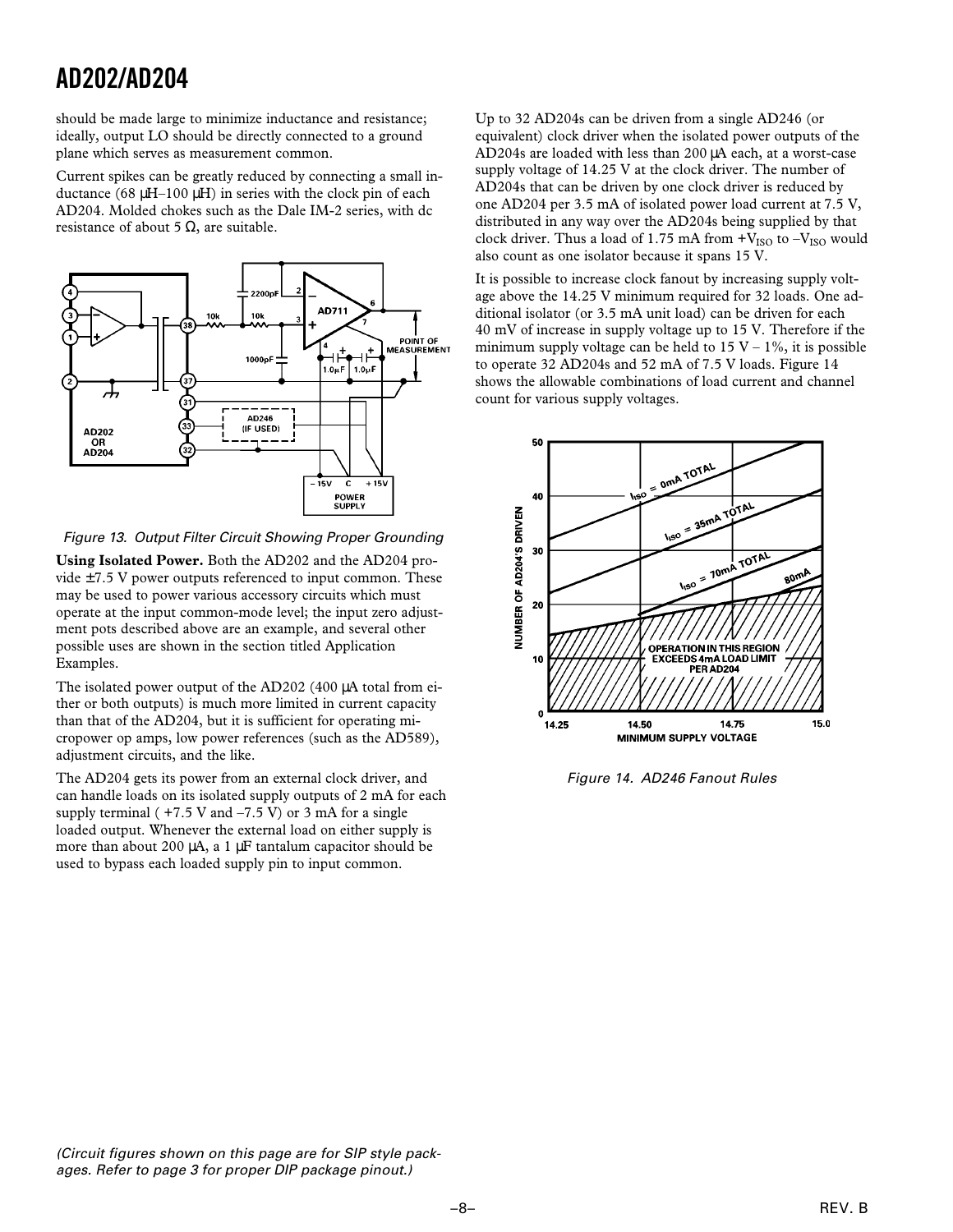**Operation at Reduced Signal Swing.** Although the nominal output signal swing for the AD202 and AD204 is  $\pm$ 5 V, there may be cases where a smaller signal range may be desirable. When that is done, the fixed errors (principally offset terms and output noise) become a larger fraction of the signal, but nonlinearity is reduced. This is shown in Figure 15.



Figure 15. Nonlinearity vs. Signal Swing

**PCB Layout for Multichannel Applications.** The pinout of the AD204Y has been designed to make very dense packing possible in multichannel applications. Figure 16a shows the recommended printed circuit board (PCB) layout for the simple voltage-follower connection. When gain-setting resistors are present, 0.25" channel centers can still be achieved, as shown in Figure 16b.



Figure 16b.



Figure 16a.

(Circuit figures shown on this page are for SIP style packages. Refer to page 3 for proper DIP package pinout.)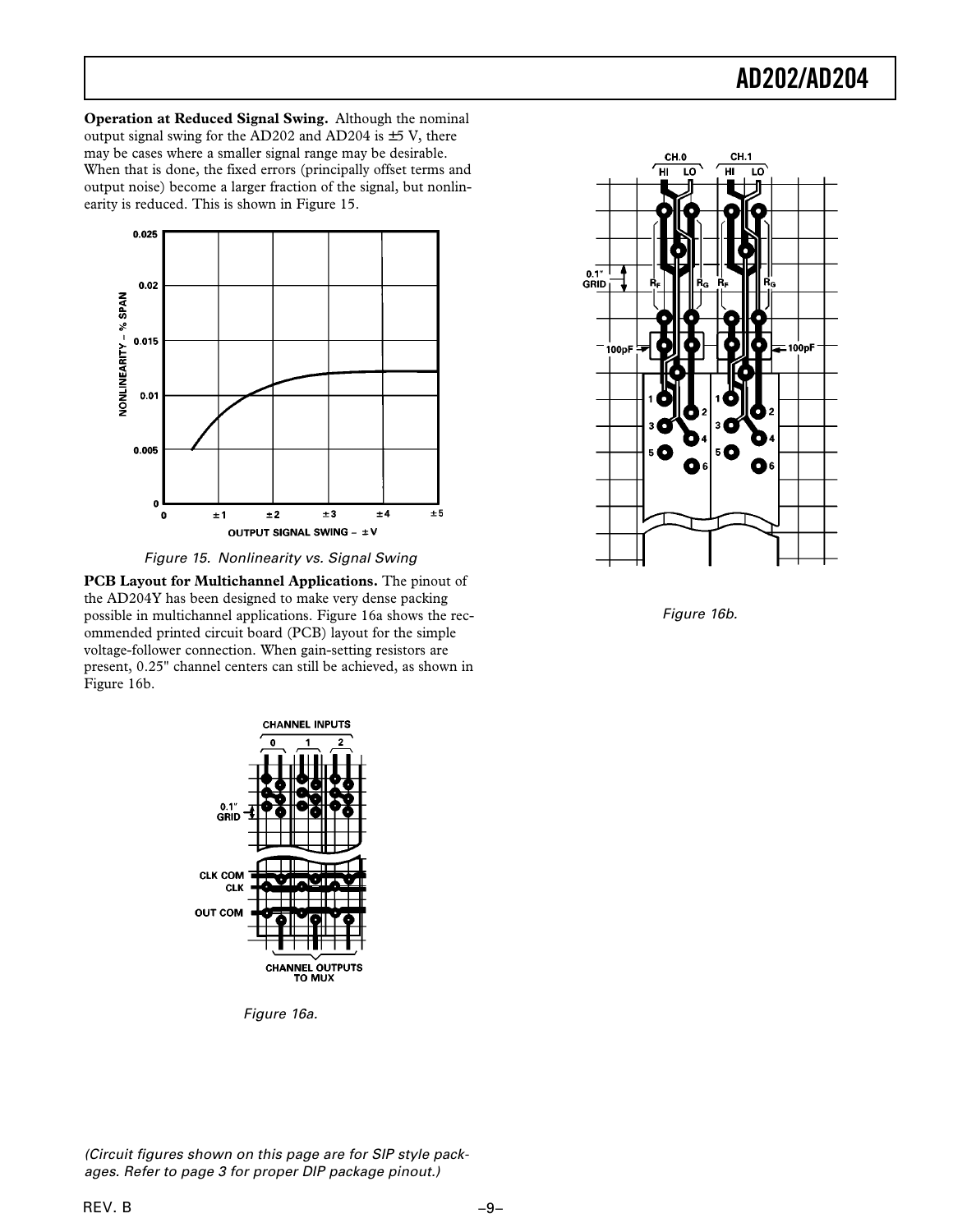**Synchronization.** Since AD204s operate from a common clock, synchronization is inherent. AD202s will normally not interact to produce beat frequencies even when mounted on 0.25 inch centers. Interaction may occur in rare situations where a large number of long, unshielded input cables are bundled together and channel gains are high. In such cases, shielded cable may be required or AD204s can be used.

### **APPLICATIONS EXAMPLES**

**Low-Level Sensor Inputs.** In applications where the output of low-level sensors such as thermocouples must be isolated, a low drift input amplifier can be used with an AD204, as shown in Figure 17. A three-pole active filter is included in the design to get normal-mode rejection of frequencies above a few Hz and to provide enhanced common-mode rejection at 60 Hz. If offset adjustment is needed, it is best done at the trim pins of the OP07 itself; gain adjustment can be done at the feedback resistor.



Figure 17. Input Amplifier & Filter for Sensor Signals

Note that the isolated supply current is large enough to mandate the use of 1 µF supply bypass capacitors. This circuit can be used with an AD202 if a low-power op amp is used instead of the OP07.

**Process Current Input with Offset.** Figure 18 shows an isolator receiver which translates a 4-20 mA process current signal into a 0 V to +10 V output. A 1 V to 5 V signal appears at the isolator's output, and a –1 V reference applied to output LO provides the necessary level shift (in multichannel applications, the reference can be shared by all channels). This technique is often useful for getting offset with a follower-type output buffer.



### Figure 18. Process Current Input Isolator with Offset

The circuit as shown requires a source compliance of at least 5 V, but if necessary that can be reduced by using a lower value of current-sampling resistor and configuring the input amplifier for a small gain.

**High-Compliance Current Source.** In Figure 19, an isolator is used to sense the voltage across current-sensing resistor R to allow direct feedback control of a high-voltage transistor or FET used as a high-compliance current source. Since the isolator has virtually no response to dc common-mode voltage, the closedloop current source has a static output resistance greater than  $10^{14}$  Ω even for output currents of several mA. The output current capability of the circuit is limited only by power dissipation in the source transistor.



Figure 19. High-Compliance Current Source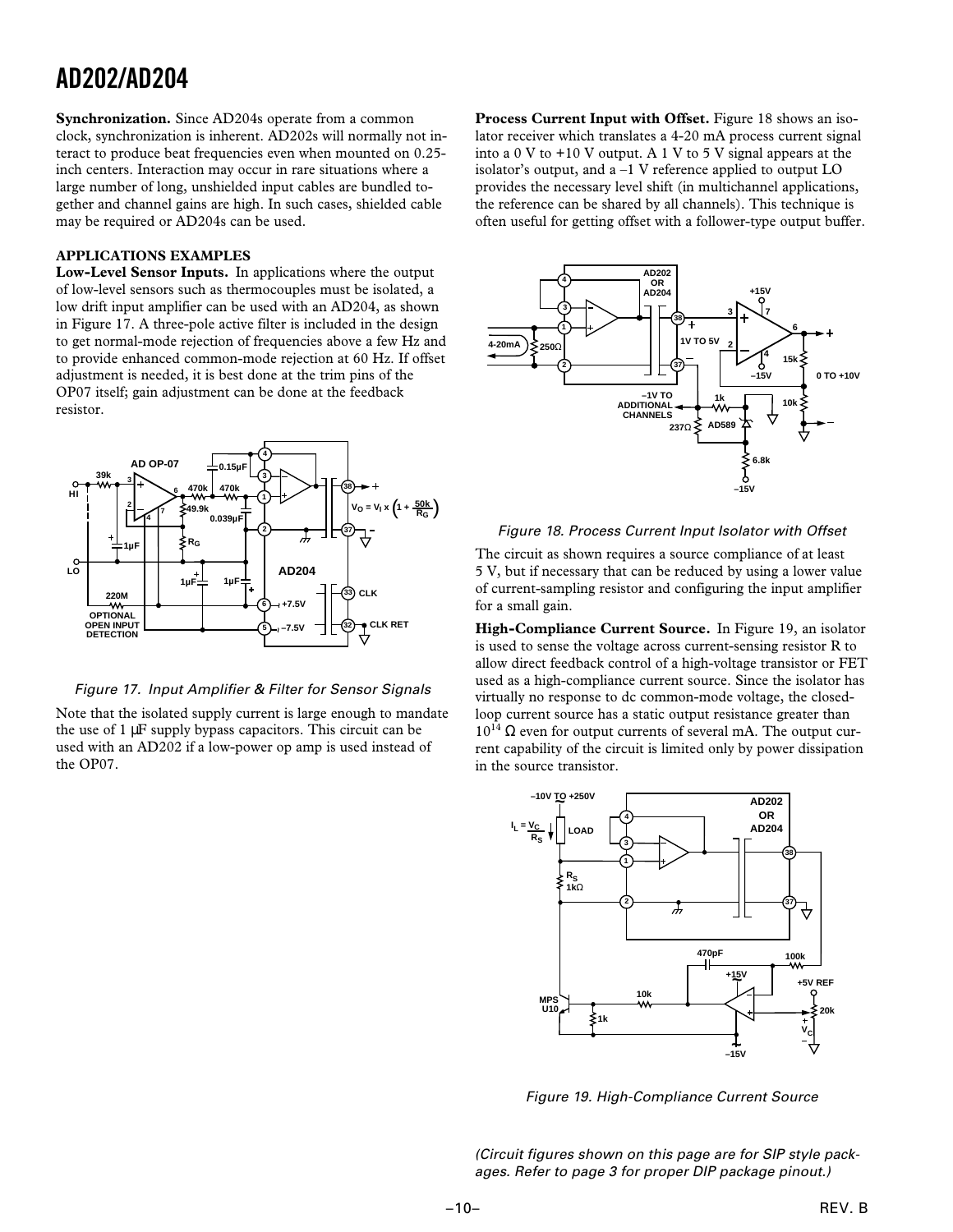**Motor Control Isolator.** The AD202 and AD204 perform very well in applications where rejection of fast common-mode steps is important but bandwidth must not be compromised. Current sensing in a fill-wave bridge motor driver (Figure 20) is one example of this class of application. For 200 V commonmode steps (1 µs rise time) and a gain of 50 as shown, the typical response at the isolator output will be spikes of  $\pm$ 5 mV amplitude, decaying to zero in less than 100 µs. Spike height can be reduced by a factor of four with output filtering just beyond the isolator's bandwidth.



Figure 20. Motor Control Current Sensing

**Floating Current Source/Ohmmeter.** When a small floating current is needed with a compliance range of up to  $\pm 1000$  V dc, the AD204 can be used to both create and regulate the current. This can save considerable power, since the controlled current does not have to return to ground. In Figure 21, an AD589 reference is used to force a small fixed voltage across R. That sets the current which the input op amp will have to return through the load to zero its input. Note that the isolator's output isn't needed at all in this application; the whole job is done by the input section. However, the signal at the output could be useful it's the voltage across the load, referenced to ground. Since the load current is known, the output voltage is proportional to load resistance.





**Photodiode Amplifier.** Figure 22 shows a transresistance connection used to isolate and amplify the output of a photodiode. The photodiode operates at zero bias, and its output current is scaled by  $R_F$  to give a +5 V full-scale output.



Figure 22. Photodiode Amplifier